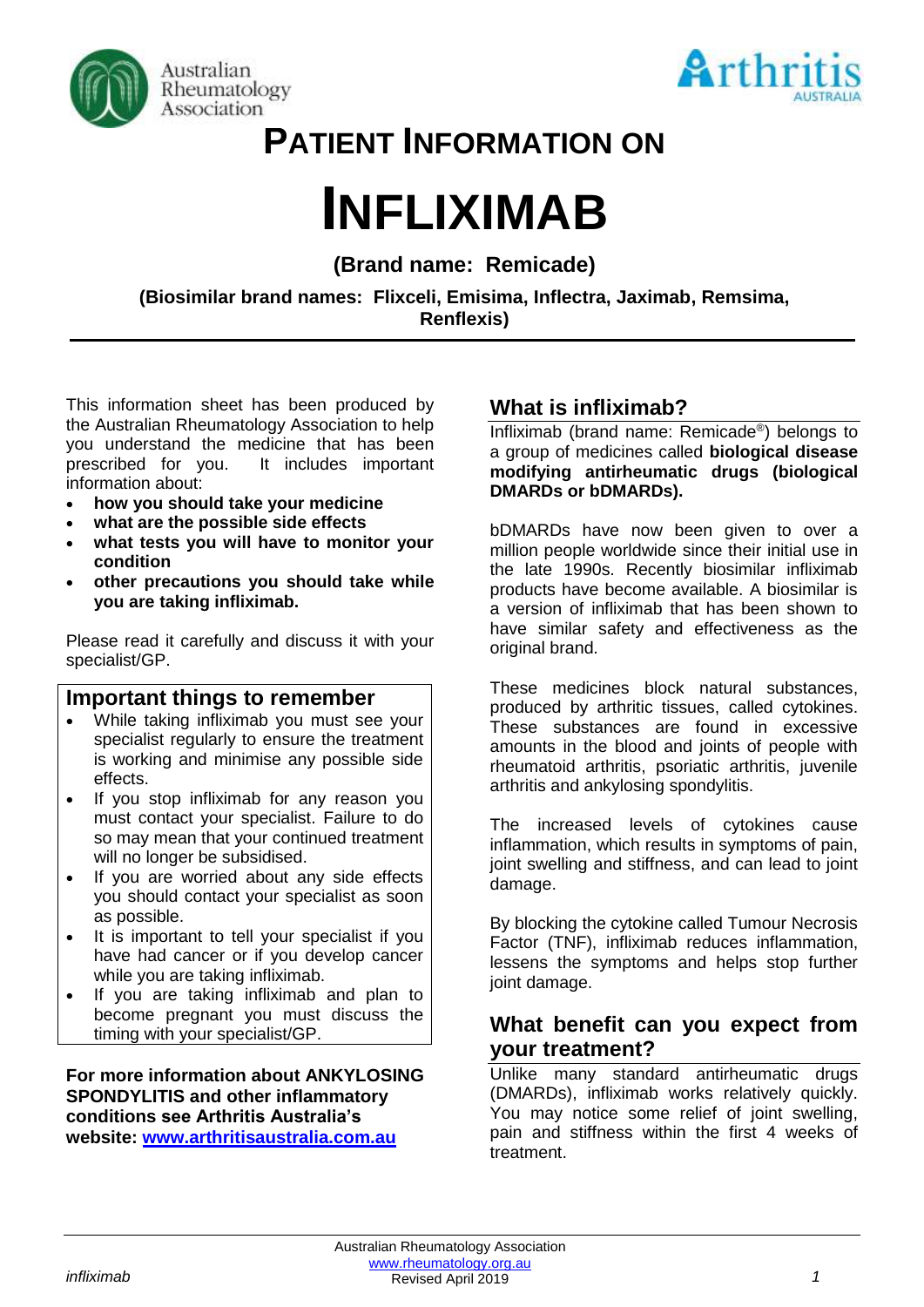# **Stopping infliximab**

If infliximab treatment is stopped or not received at the recommended intervals there is a risk that your condition may worsen. Continue with your treatment unless advised by your specialist/GP or unless side effects develop (see *Side effects*). If you stop infliximab for any reason you **must** contact your specialist/GP. Failure to do so may mean that your continued treatment may no longer be subsidised.

# **Brands of infliximab**

You should not switch between different brands of infliximab unless advised to do so by your specialist. Make sure you are given the same brand each time. If you need to change brands, your specialist will advise you to and will monitor for side effects like when you first started treatment.

# **How will your condition be monitored?**

In view of the current prescribing restrictions for all bDMARDs:

- Infliximab will only be given if your disease is active and if standard treatments have been unsuccessful.
- It will only be continued if it helps your condition. This will be assessed between 12 and 16 weeks after the start of treatment.
- Blood tests will be required during your treatment to monitor your condition and to determine the effectiveness of treatment and for side effects.
- The frequency of blood tests will depend on what other medicines you are taking and what other illnesses you might have. Your specialist will determine the frequency of tests required.

# **How is infliximab given?**

Infliximab is given as a drip (infusion) into the vein. The infusion normally takes 1 to 4 hours. You will need to stay for at least an hour after the infusion to make sure you don't have any immediate side effects.

The second dose is given 2 weeks after the first and the third dose 4 weeks after the second. The timing of subsequent doses depends on the disease being treated and is usually every 6 to 8 weeks.

Infliximab is usually given in combination with the DMARD methotrexate.

Sometimes a cortisone medication may be used as part of a premedication to reduce side effects (see *Are there any* s*ide effects*).

#### *What is the dosage?*

The dosage is based on body weight so each person's dose will vary.

#### *Can other medicines be taken with infliximab?*

Infliximab may be safely used with other arthritis medicines including:

- other DMARDs such as methotrexate
- steroid medicines such as prednisolone or cortisone injections into the joint
- anti-inflammatory medicines (NSAIDs) such as naproxen (Naprosyn) or ibuprofen (Brufen, Nurofen)
- simple pain medicines such as paracetamol.

Infliximab cannot be used with other bDMARDs. There are separate information sheets available on the ARA website for the medicines mentioned above.

# **Are there any side effects?**

You might experience side effects with your treatment. Contact your specialist/GP if you have any concerns about possible side effects. Many side effects disappear when infliximab treatment is stopped.

#### *Most common possible side effects*

- Side effects can occur during the infusion itself. These may include *fever or chills, itch, chest pain, shortness of breath* or *changes in blood pressure*. These effects are more likely to occur during the first or second infusion and can usually be reduced by giving steroids, anti-histamines and paracetamol before the treatment.
- *Headaches, cough and stomach and bowel discomfort* may also occur.
- As infliximab affects the immune system, *mild infections*, particularly of the upper respiratory tract (e.g. colds, sinusitis) may occur more frequently than usual. Treatment with infliximab may need to be temporarily stopped so contact your specialist/GP for advice.

#### *Less common or rare possible side effects*

• *Serious infections* such as tuberculosis (TB) are seen rarely, and screening for TB is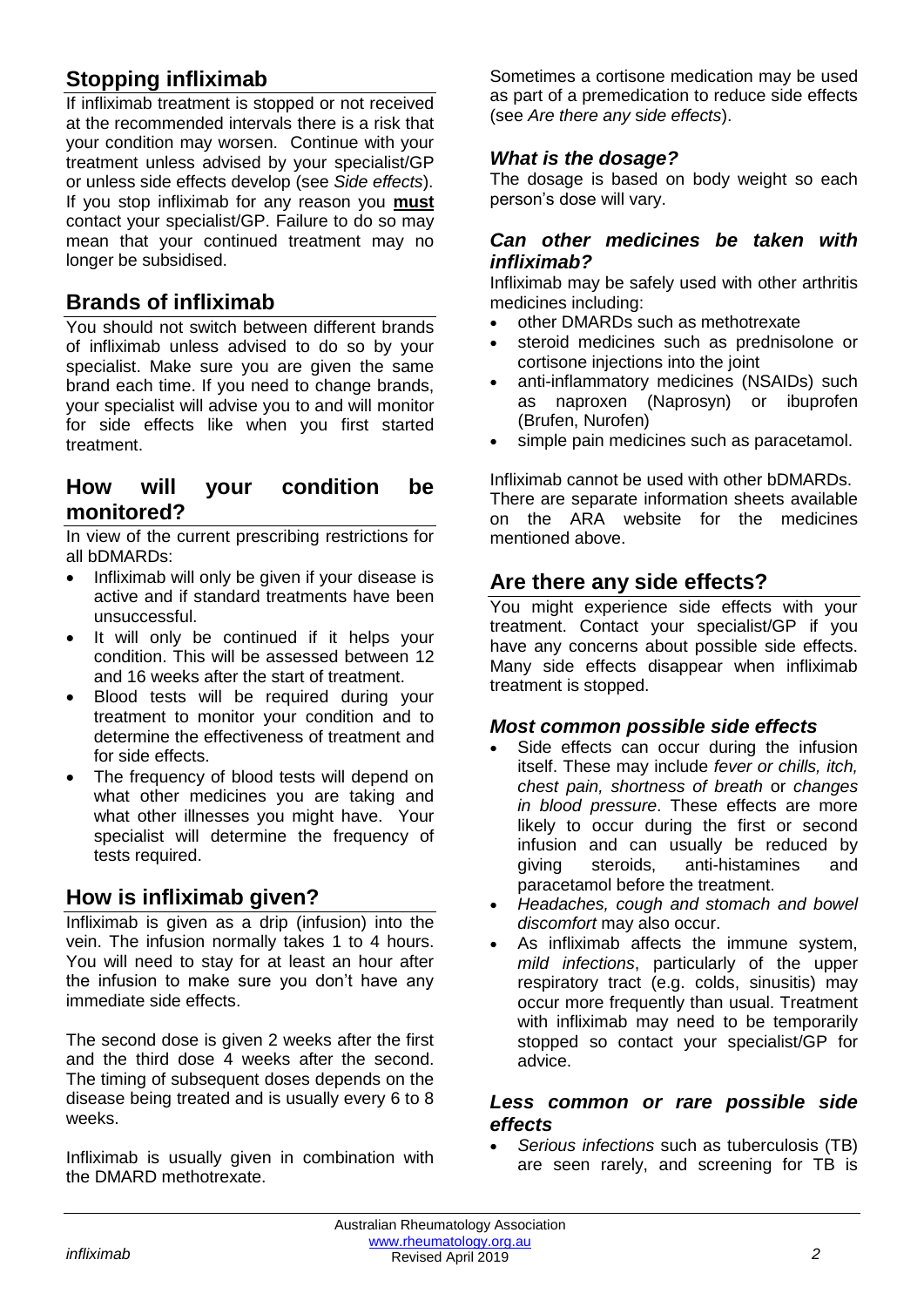needed before treatment begins (see *Precautions*).

- Rarely infliximab may cause an *allergic reaction* with itchy, red skin or a rash or a feeling of tightness in the chest and difficulty breathing.
- Side effects involving the nerves, such as *inflammation of the nerve to the eye,* may also occur rarely, causing changes in vision or sensation.
- Very rarely *'drug-induced lupus'* has occurred with symptoms of rash, fever and increased joint pain.
- It is still unclear from research if there is an increased risk of cancer due to infliximab treatment (see *Precautions*).

# **What precautions are necessary?**

#### *Infections*

- If you have an active infection of any kind treatment with infliximab will not be given until the infection is treated successfully.
- Infliximab will not be given if you have active untreated tuberculosis (TB) or HIV (AIDS) infection as it is likely to make these conditions worse.
- If you have latent (inactive) TB preventative anti-TB treatment will be started at least 4 weeks before infliximab. The anti-TB treatment will usually need to be taken for a total of 9 months.
- Hepatitis B or C infection may not necessarily exclude treatment with infliximab.
- Because of the risks associated with infection the following tests may be conducted before commencing treatment with infliximab:
	- − blood tests for hepatitis B and C
	- − chest x-ray and a test for tuberculosis (TB)
	- HIV tests are required for those who are at risk of this infection.

#### *Precautions with other diseases*

- People with multiple sclerosis should not be treated with infliximab, or other anti-TNF therapies, due to the possible effects on the nerves.
- People with moderate to severe heart failure may not be treated with infliximab as the medicine can make heart failure worse.
- People with systemic lupus erythematosus (lupus/SLE) are not usually given infliximab but each case will be assessed individually.

#### *Use with other medicines*

- Infliximab can interact with other medicines. You should tell your specialist/GP (including your general practitioner, rheumatologist and others) about all medicines you are taking or plan to take. This includes over the counter or herbal/naturopathic medicines.
- You should also tell all other health professionals that you see that you are taking infliximab.
- Infliximab does not increase the risk of side effects from low dose aspirin (taken for prevention of heart attack and strokes).
- The simple pain reliever paracetamol and combined pain medicines such as Panadeine and Panadeine Forte can be used while you are receiving infliximab.

#### *Vaccines*

- If you are on infliximab it is recommended you should not be immunised with 'live' vaccines such as MMR (measles, mumps and rubella), OPV (oral polio virus), BCG (Bacillus Calmette Guerin) or yellow fever. Talk with your specialist before receiving any vaccines.
- Pneumovax and the combined yearly seasonal flu vaccinations are safe and recommended to reduce your risk of those infections.

#### *Surgery*

If you require surgery for any reason treatment with infliximab will be stopped before surgery. It will be restarted again after the operation at a time determined by your surgeon and specialist (usually once the wound is healed and if there is no infection present).

#### *Cancer risk*

- Lymphoma, a cancer of lymph glands, is found more commonly in patients with severe active rheumatoid arthritis than in the general population. Studies are in progress to see if treatment with infliximab changes this. To date there is no evidence to suggest that this medicine increases lymphoma.
- If cancer has been previously treated and cured it is unclear whether a TNF-bDMARD such as infliximab can be used safely. An interval of 5 years is normally recommended between cure of a cancer and starting TNF-bDMARDs.
- For general cancer prevention stopping smoking and taking skin cancer prevention